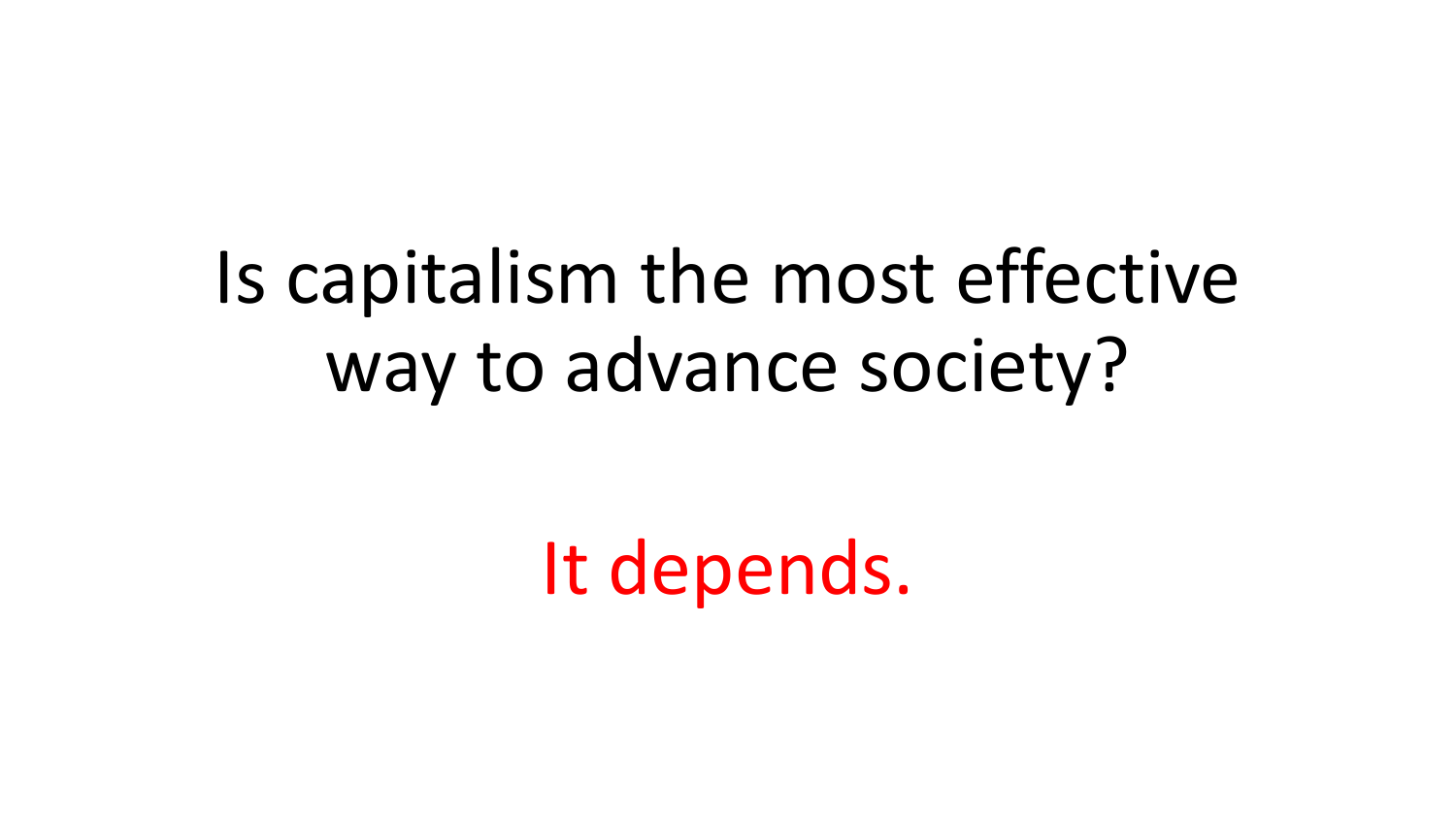### The essence of the arguments so far...

Yes

No

Capitalism is the best system available.

Capitalistic growth is unsustainable. The best alternative is blended socialism.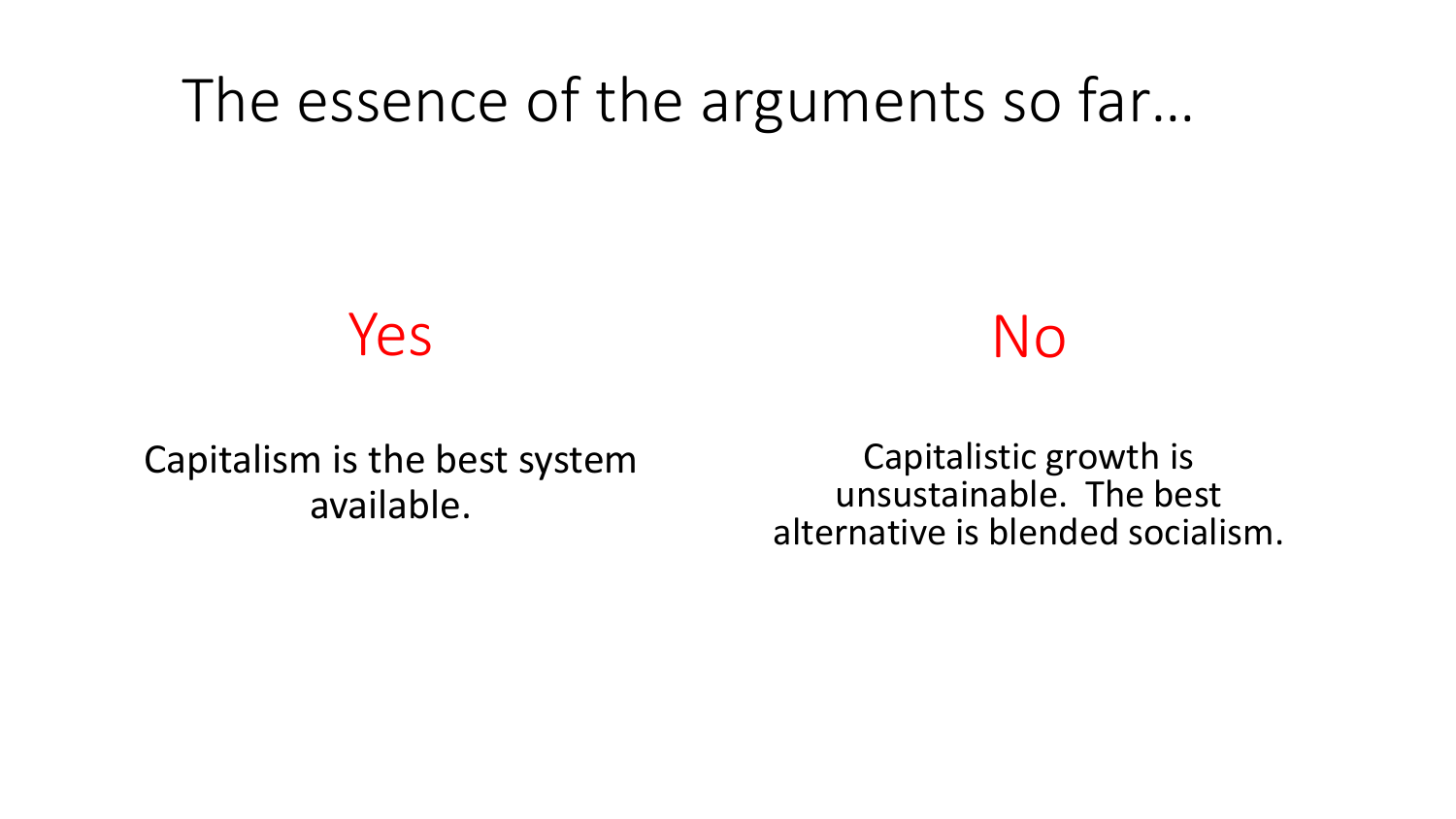#### The "Yes" and "No" positions are each problematic…

#### The current system isn't sustainable.

Socialism threatens democracy.

Entrepreneurial capitalism has created vicious structural inequality, the prospect of climate suicide, and humanitarian disasters as well as a lot of wealth.

Governmental planning over the deployment of privately owned resources concentrates power, is inefficient, and puts civil liberties and freedoms at grave risk.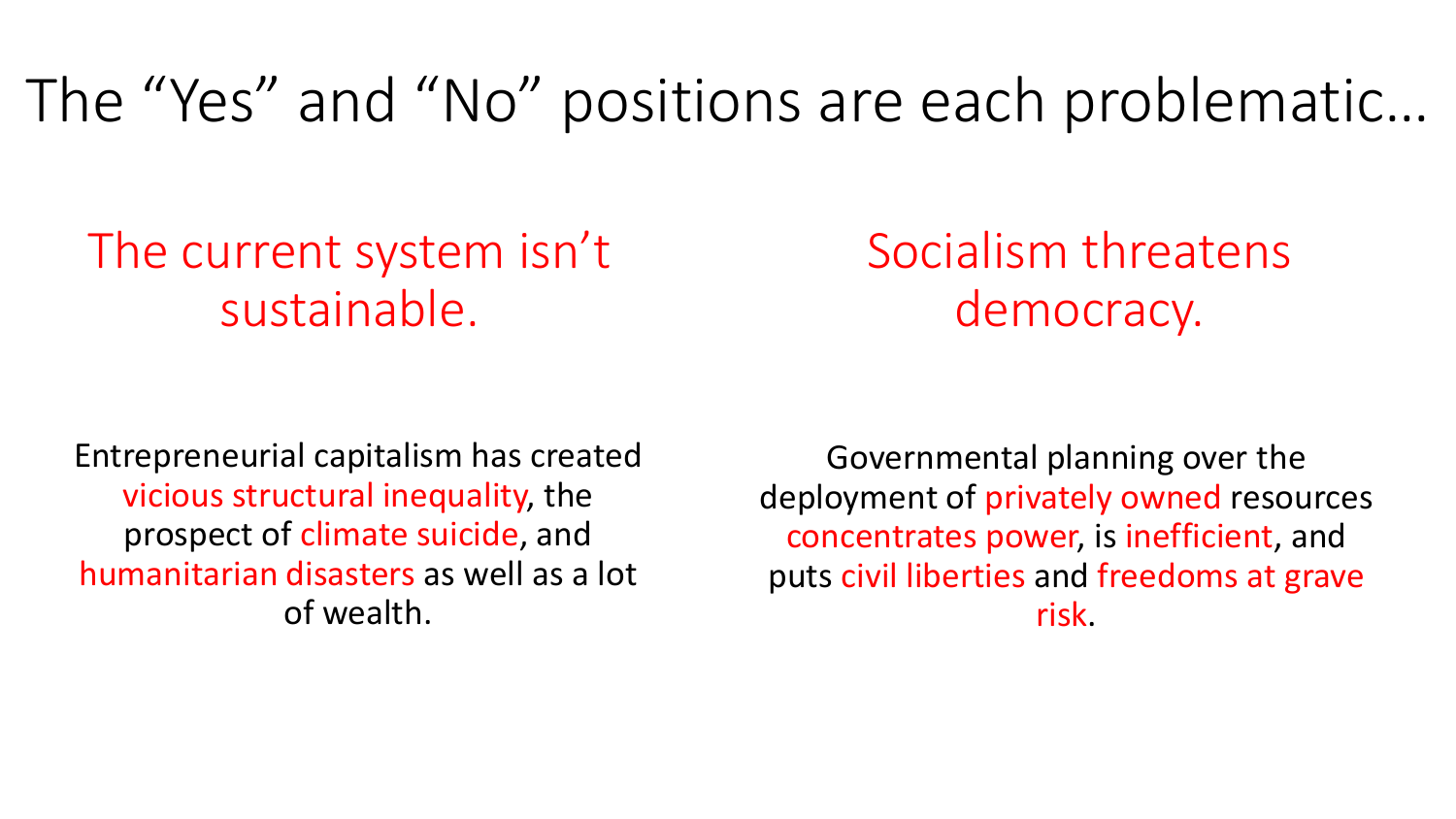### … but they each also make valid claims.

Democracy is most compatible with decentralized control.

Entrepreneurial capitalism unleashes creativity, supports human actualization, rewards hard work, and challenges authority.

Governments are failing to respond effectively to largescale crises.

Governmental planning over the deployment of government-owned resources is wildly overdue.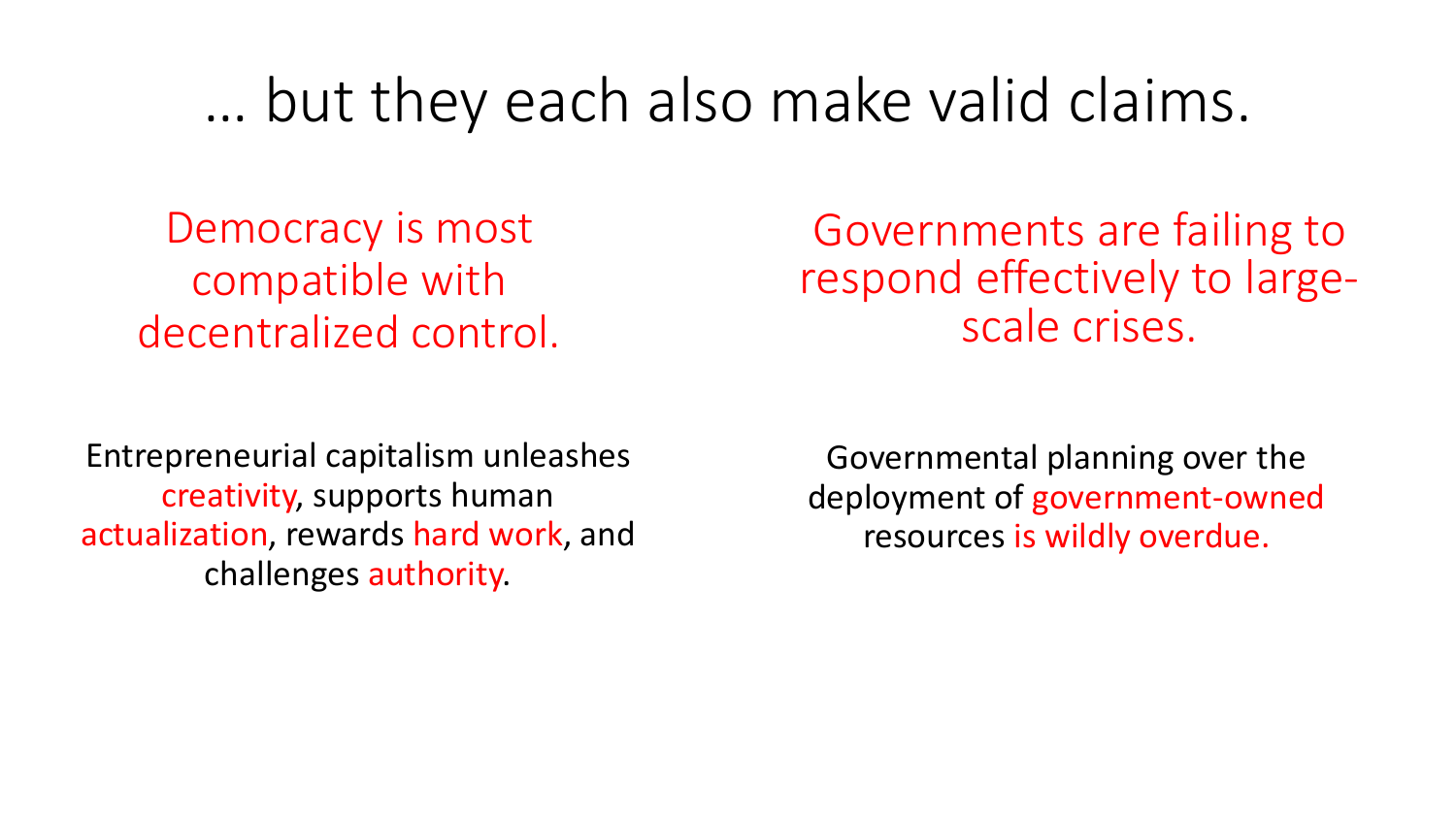#### To advance society, we need system innovation…

… that preserves the best features of capitalism while protecting against the worst features

… that supports the strategic allocation of public resources in ways that are rational and coordinated and efficient and at the tech frontier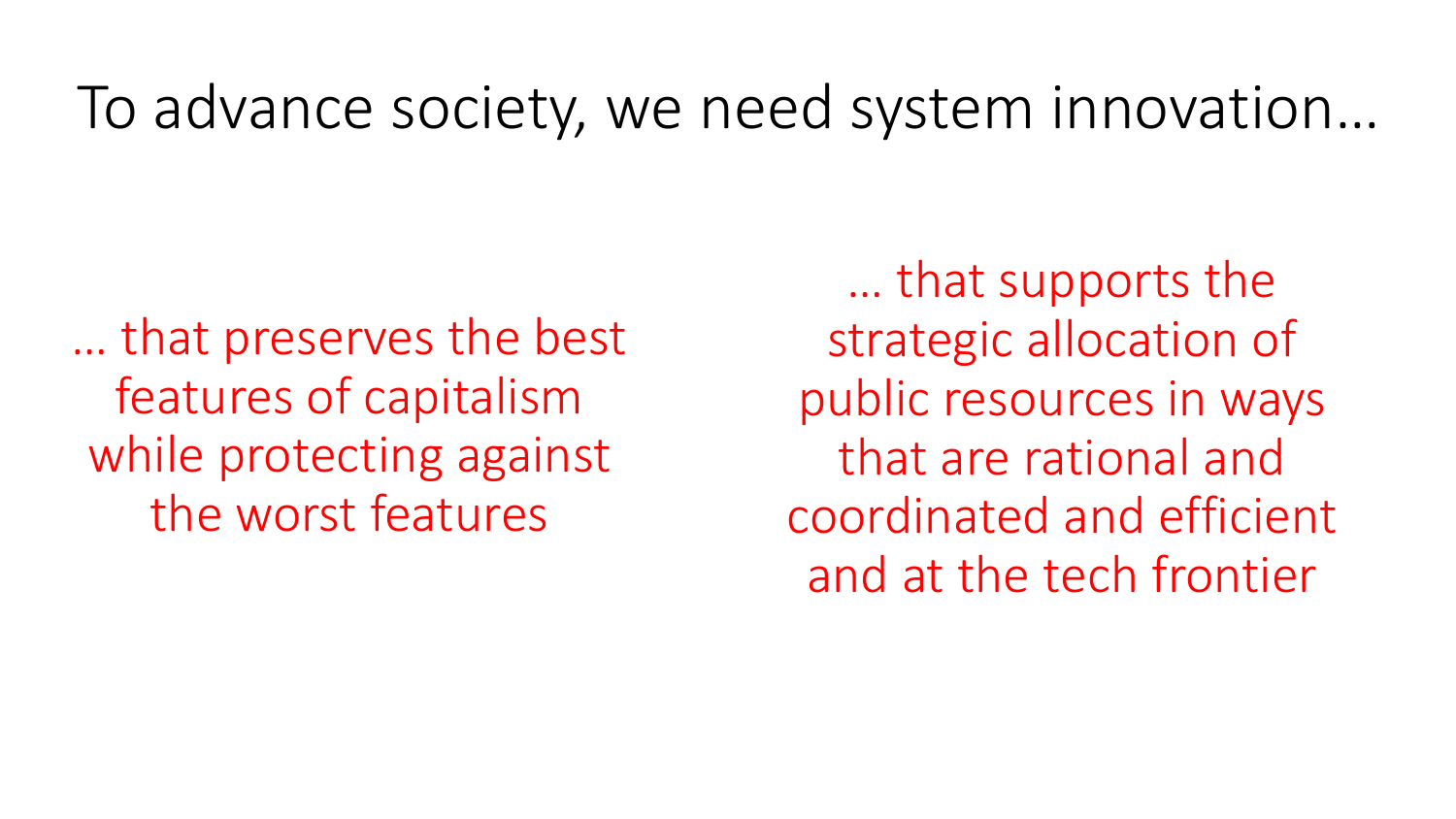## There are some well-known lynchpins…

Private-sector capitalism must be constrained to operate under:

- Prohibition of exploitative resource use and of illegitimate humanresource practices
- Effective controls over climate impact
- Transparent reporting requirements and coverage by sophisticated free media

• …

Amplification of governmental capabilities over the deployment of governmentowned resources is wildly overdue.

- Comprehensive safeguards on privacy, data ownership, and platform control
- Less politics, more management
- Deeper capacity to collaborate across sectors
- Better planning at various levels of government

• …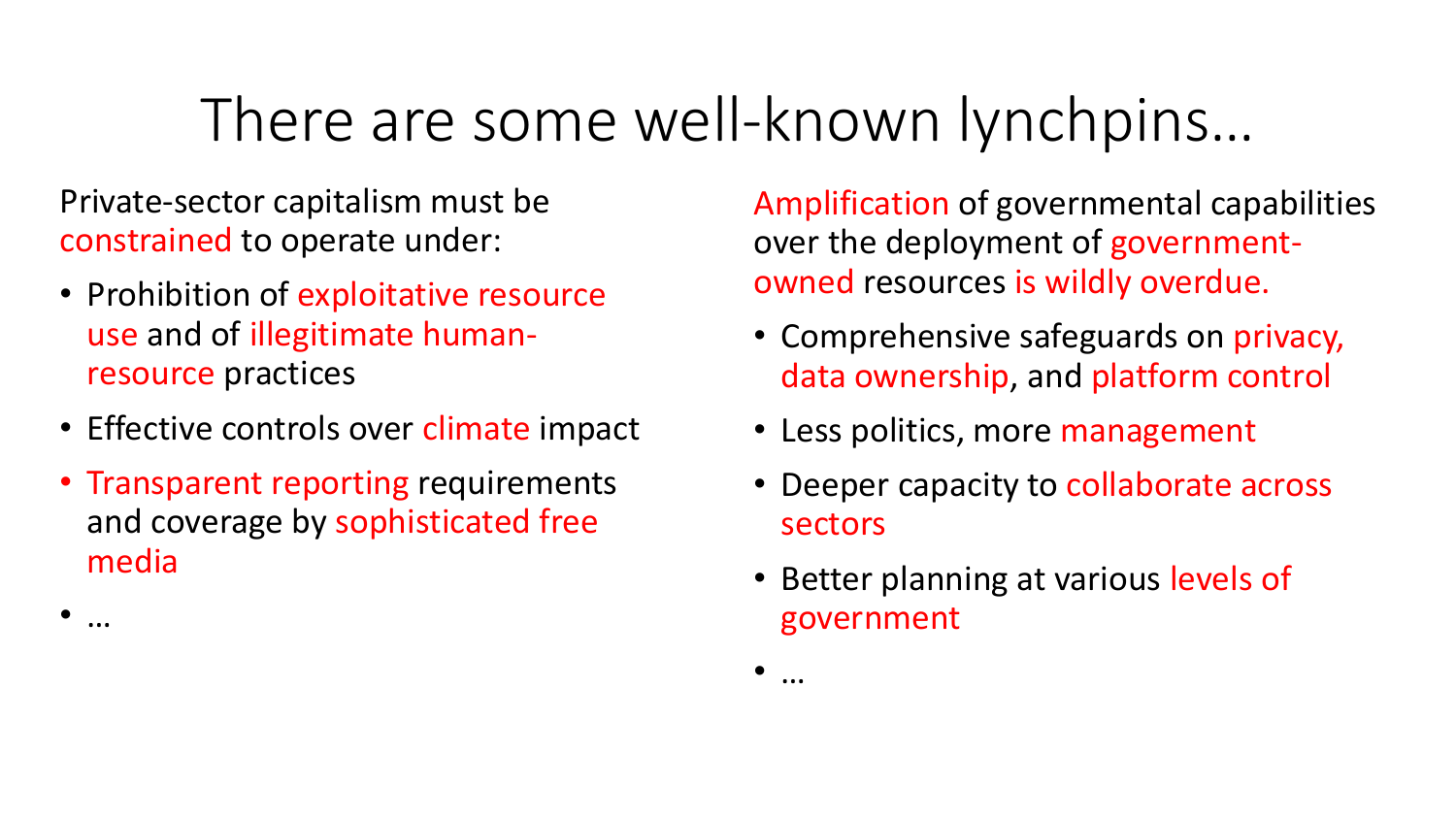# Conceptually, the biggest opportunity is to innovate on fundamentals…

- What types of governance innovations are necessary to direct capitalistic activity markets and entrepreneurship – toward resolving climate change and other grand challenges?
- What types of institutions for governing communities cannot withstand marketbased capitalism? What do we lose with capitalism, and how can we deal with that problem?
- How can robust public-sector capabilities develop contemporaneously with privatesector capabilities?
- What types of digital governance processes are essential to assure that capitalism's impact is sustainable?
- How is risk borne differently across sectors and how can that be internalized institutionally?